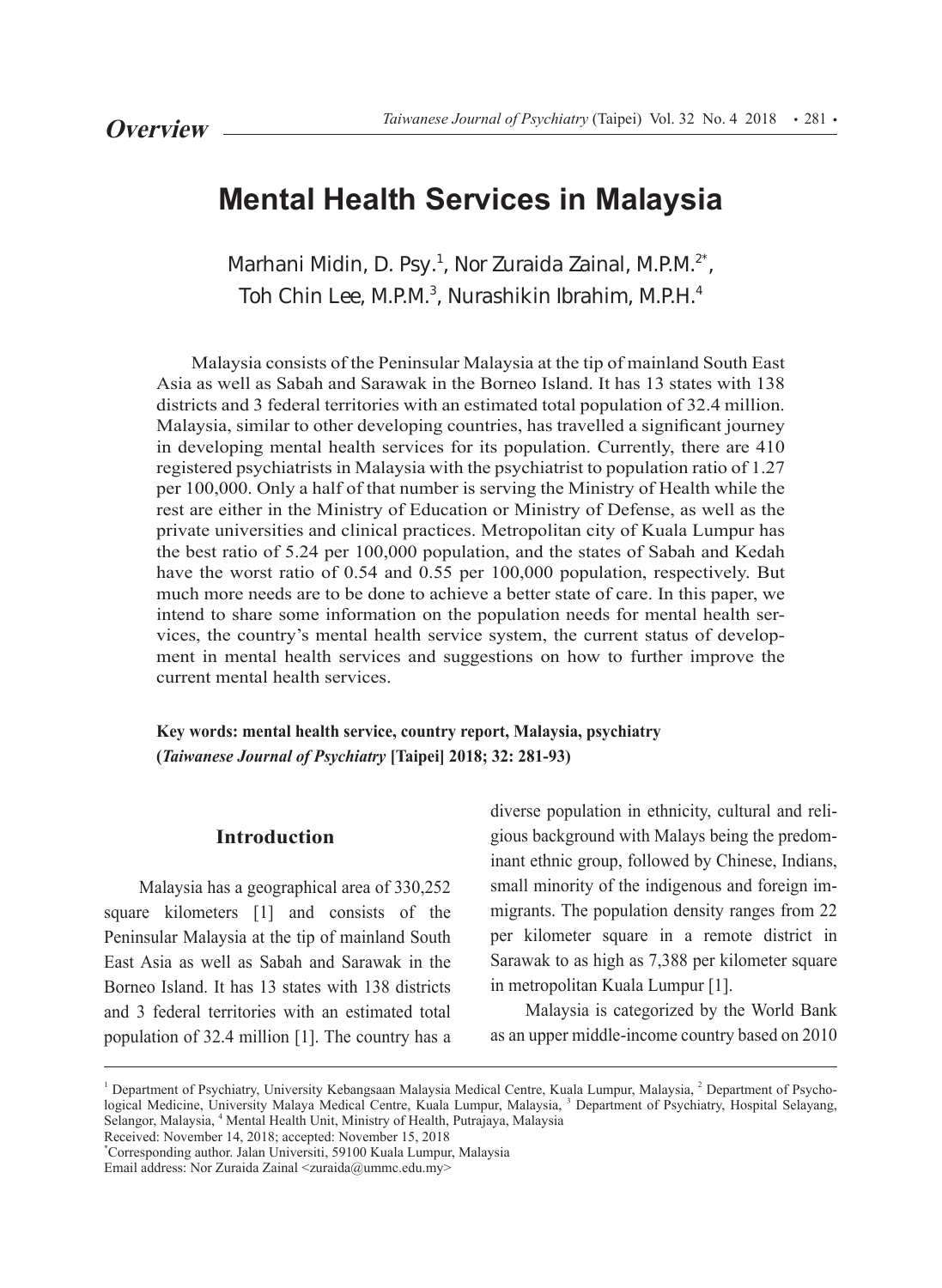World Bank criteria. It can be considered as politically stable. There has been a change in government for the first time since its independence in 1957 through the recent 2018 election which thankfully involved a smooth transition process. There is a more positive political climate for change in mental health since the change of government with explicit expression of interest to champion change in mental health by the deputy prime minister. For that purpose, there have been many conversations and discussions at different levels among different groups of mental health stakeholders involving the policy makers (personal communications).

In mental health services, Malaysia has travelled a significant journey in providing services and care for its people. Formal mental health services started at the mental institutions, which was later decentralized to the general hospital and primary health care settings. Being a country with limited resources, the main focus had been providing services to the people seeking treatment at those settings. But there is a need to provide a coordinated comprehensive mental health care to cater for the different groups of people with different levels of mental health needs through within and from outside the health organization. These would include adequate mental health promotion and mental illness prevention activities, services for early detection and treatment of common mental illnesses and services that provide adequate treatment and aftercare for people with serious mental illnesses. For this purpose, to look at the needs of the population for mental health services is important so that services would be more needsled and fair.

# **Mental Health Issues and Mental Illness in Malaysia**

Mental health issues have risen dramatically in Malaysia over the years. According to the 2015 National Health and Morbidity Survey (NHMS), a staggering 29.2% of adult Malaysians (16-65 years old) are estimated to be affected with mental health problems compared to 10.6% in 1996 [2]. This means 3 in every 10 adult Malaysians (about 9.6 million) may have mental health problems and at least 2 million adults with serious mental illnesses. The young age group (16-18 years old) has been found to be most affected with mental health problems [3]. The 2012 NHMS captured 6.8% attempted suicide among school-going adolescents [4]. The earlier NHMS in 2011 reported that prevalence of generalized anxiety disorder is 1.7%, that of lifetime and current major depressive disorder 2.4%, suicidal ideation 1.7%, suicidal plan 0.9%, and suicidal attempt 0.5% among the population of 16 years and above [5]. Data on prevalence of other specific diagnoses or nationwide mental health service utilization of people with mental illness are fragmented and limited. In a World Health Organization (WHO) estimate, neuropsychiatric disorders contribute to 16.8% of the global burden of disease in Malaysia [6].

In mental health literacy and help-seeking behavior in Malaysia, no epidemiological study exist to look at the matter. In an older rural community study, the proportion of population receiving modern medicine among those with diagnosable mental disorders is only 24% [7]. In a more recent study among hospitalised patients with first episode psychosis, 32% have three or more nonpsychiatric contacts before hospital admission with the most common point of first non-psychiatric contact being traditional healers (48%), fol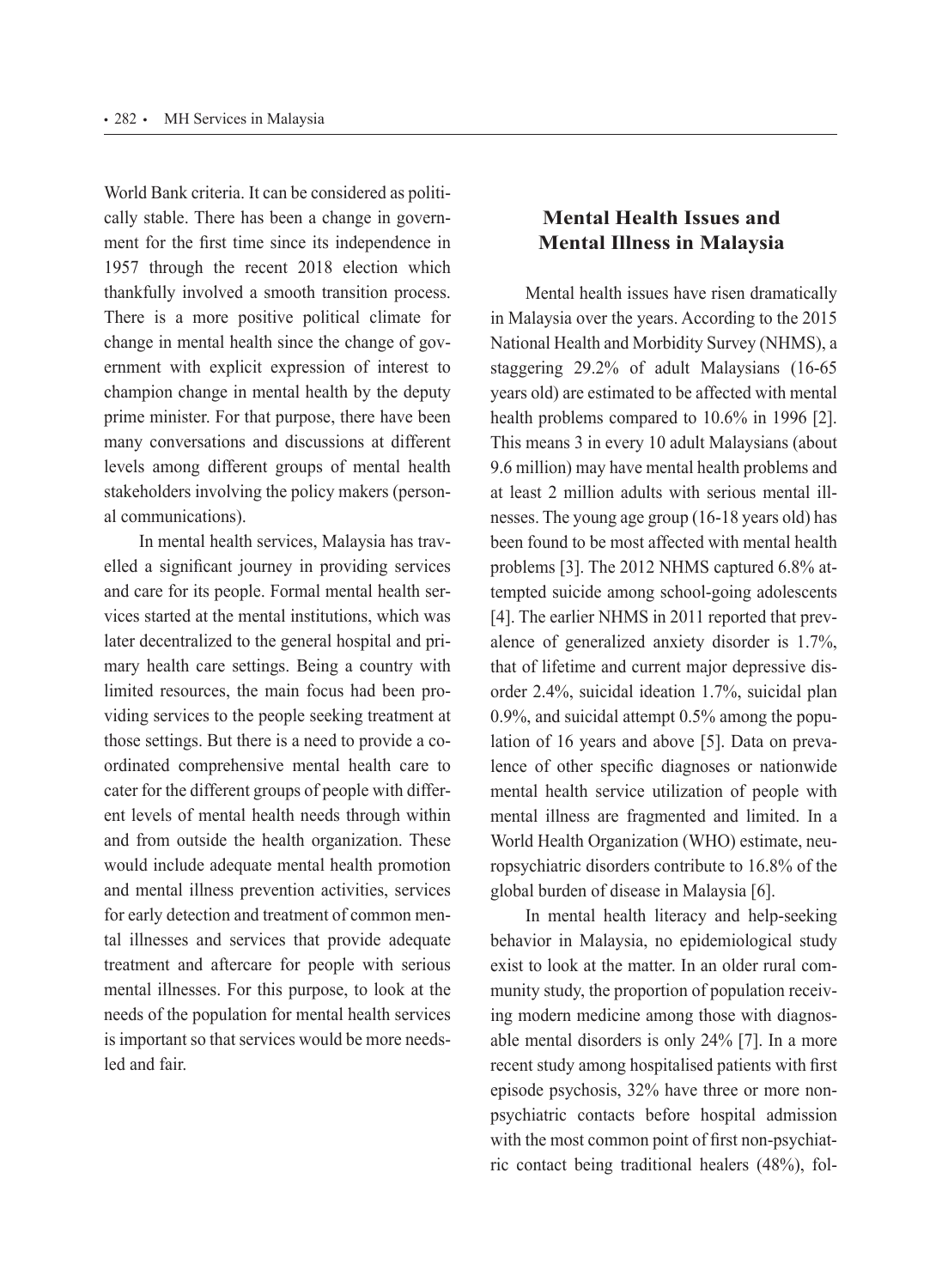lowed by general practitioners (24%), and only (28%) seeking help directly from psychiatric service. The most common reason reported for delay in seeking psychiatric treatment is, "not aware that changes are related to mental illness" [8]. The National Mental Health Registry has recorded long duration of untreated illness (DUI) in people with schizophrenia, with mean duration of untreated illness of 26.1 months for male patients, and 35.3 months for females [9]. Mental health literacy and help-seeking behavior could have improved in the recent years judging from the increasing trend of open sharing and discussion on mental health issues in the media. But the situation needs to be confirmed through a systematic epidemiological study.

# **Mental health policy, legislation and plans**

In Malaysia, a set of policy, legislation and framework exists to direct service development. The National Mental Health Policy for Malaysia was formulated in 1998. The policy emphasizes on advocacy, promotion, prevention, treatment, and rehabilitation. It states 8 guiding principles for development in mental health – comprehensiveness, accessibility and equity, continuity and integration, multi-sectoral collaboration, community participation, human resource training, standards and monitoring, as well as research. The policy was revised and updated in 2012 [10].

The Mental Health Act in 2001 and Mental Health Regulations in 2010 have replaced for the old Mental Health Ordinance in 1952. These documents consolidate the laws relating to mental disorders, provision of care (admission, detention, care, treatment, rehabilitation), and the protection of persons with mental disorders. Important amendments have been made in legal provision to the development of mental health services [11,12]:

- The emphasis on segregation of psychiatric patients in the institutional settings has been replaced with encouragement of treatment in the community settings.
- The private sector, which was then prohibited to provide care for the mentally ill, has now been encouraged to become partners in providing care. It is silent of the involvement of nongovernmental organizations (NGO's).

The Malaysian Mental Health Framework was developed in 2002 as a blueprint for the planning and implementation of the mental health services in Malaysia. It describes a comprehensive range of services and care for all age groups from mental health promotion, prevention of mental disorders, treatment and rehabilitation of the mentally ills at the hospital, primary care and community levels [13].

Following that, the National Operational Plan of Action for Comprehensive Integrated Community Mental Health Services (CMHS) was formulated in the same year, mainly on the initiatives of the Public Health Division of MOH [14]. The following Action Plans were proposed:

- to form a national CMHS technical committee among the directors of health, labour, housing, welfare and education, to make decisions on implementation strategies
- to form a national CMHS action task force for planning and implementation of services
- to strengthen community mental health services in states where initiatives have been made
- to initiate implementation of CMHS in other states
- to consolidate and strengthen existing training modules
- to transfer current services in mental hospitals in phases into the community
- to strengthen interagency and community participation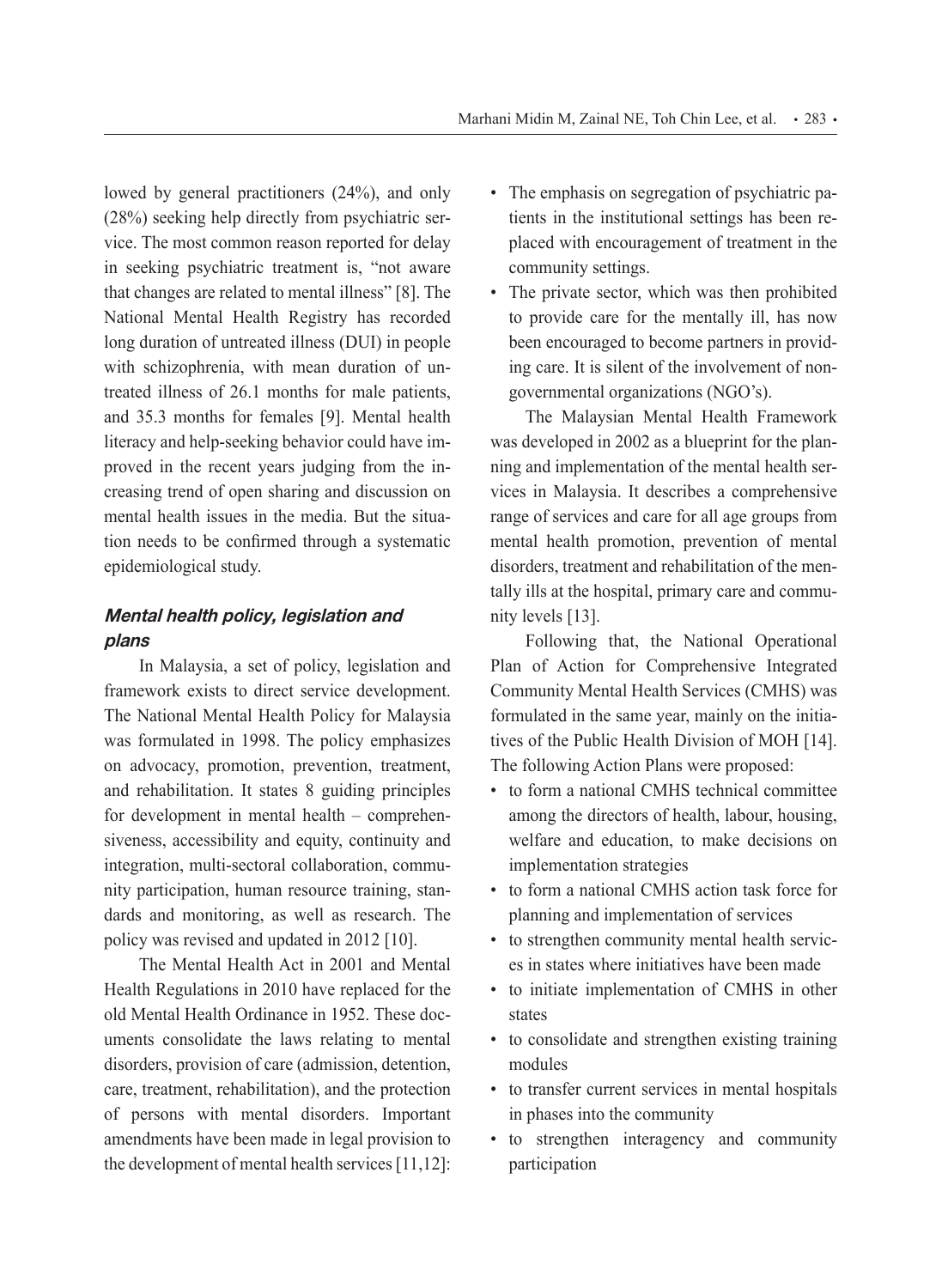• to develop research

The implementation of these plans has faced challenges in many aspects, among which include the lack of funding and manpower, lack of sharing of the visions among the mental health providers at the grassroot level and the division in governance between hospitals and primary health centers (PHC's) which limits coordination of mental health service activities between these two settings. Another limiting factor in comprehensive service development is the lack of participation of social organizations to serve the social needs of people with mental illness; from the welfare, labor, education and housing agencies among others.

# **Mental Health Service Organizational Structure**

Public services in Malaysia are arranged according to organizations, through which resources are allocated. Most organizations, including health, are centrally coordinated at the national level. The government acts as the funder and provider of all public services. The Ministry of Health (MOH) is the organization responsible for health and mental health services. Resources are distributed to the states through the state health offices and subsequently to the district health offices. There are separate governances to hospital and primary care services ‒ hospital services being under the Medical Division, and primary services under the Public Health Division [15]. Hence, primary mental health services which were introduced later than the hospital services, have become separately governed. Social services for the mentally ill people are provided through the employment of medical social welfare officers, which is small in number and focuses on acute needs rather than long-term care.

Other government agencies which are involved in providing direct services, are the Ministry of Education (MOE) and the Ministry of Defense (MOD) to a small extent through teaching and army hospitals. Social welfare, housing and labor departments have not traditionally been involved in mental health care. Engagement in involving them in mental health care, is at a preliminary stage. The involvement of private organizations in the delivery of mental health care has been small, largely due to the prohibition through the old mental health law. These are in the forms of private nursing homes and private specialist services. Several NGO's, which involved professionals, consumers, and carers, have been established since a few decades ago [16]. These organizations include Malaysian Mental Health Association, Malaysian Psychiatric Association, Mental Illness Awareness and Support Association, and a few others. Interestingly, there have been a significant rise in the efforts in mental health advocacy by individuals and groups of consumers using social media as a platform. Efforts to form coalitions at national level and to involve as many stakeholders in the national planning of services delivery have just been revived recently. Linkages with services from other governmental agencies, and from private and NGO's, are potential outlets for mental health service delivery in the future.

#### **Mental health workforce**

Data on the country's mental health workforce are also limited. In a 2001WHO report, Malaysia has 0.3 psychiatrists, 0.5 mental health nurses and 0.2 occupational therapists/social workers per 100,000 per population [17]. In a more recent report in 2011, the ratios have been improved to 0.83 psychiatrists, 3.31 nurses, and 0.29 psychologists per 100,000 population [18]. Ratio numbers for occupational therapists and so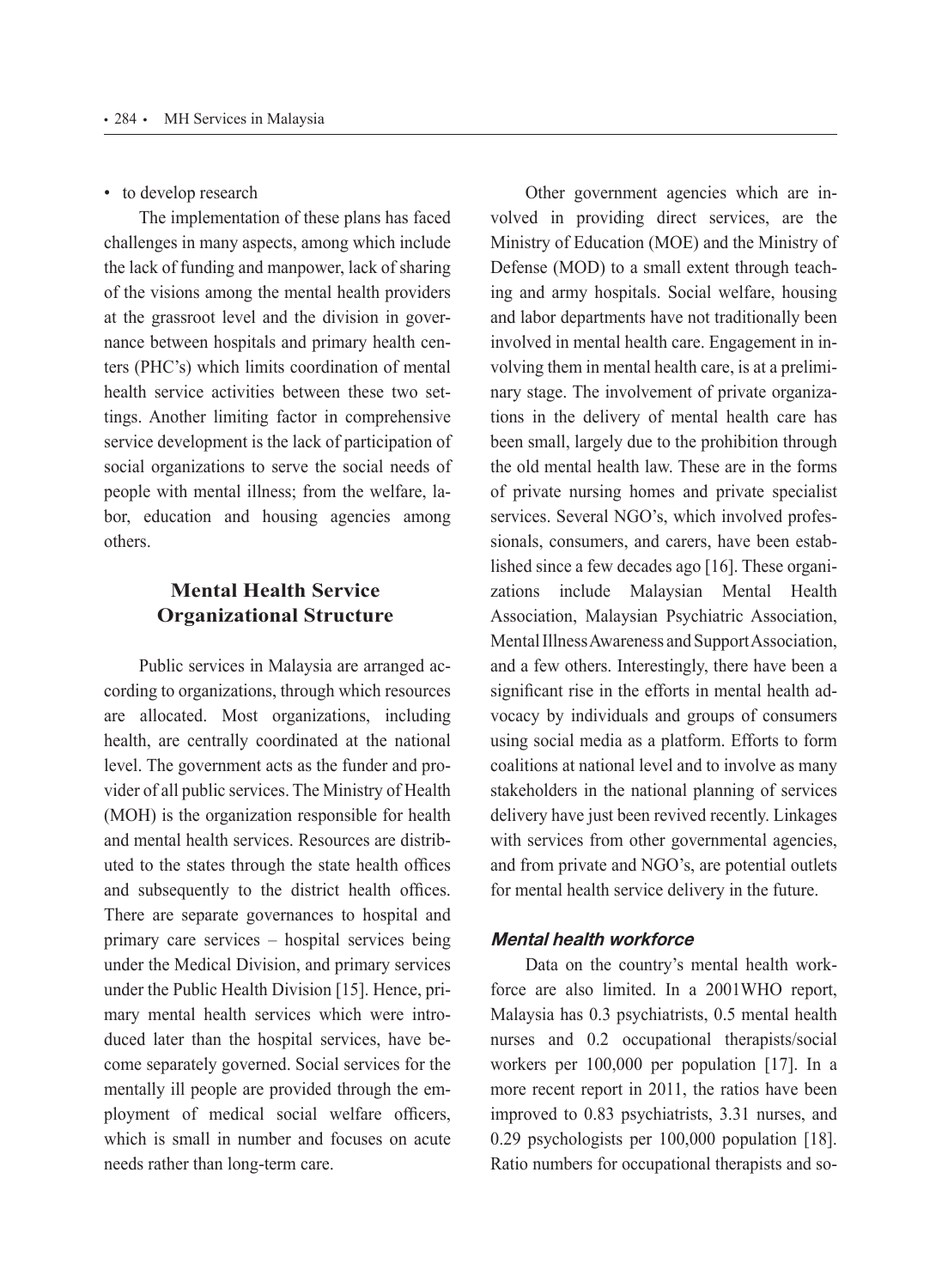cial workers were not available in 2011. A most recent 2018 nationwide survey on the number of psychiatrists has been reported an improved figure but still reflects a huge gap in the number of psychiatrists and their distribution all over Malaysia [19]. There are 410 registered psychiatrists in Malaysia with the psychiatrist to population ratio of 1.27 per 100,000. Only a half of that number is serving the MOH while the rest are either in the MOE and MOD, or in the private universities and clinical practices. Metropolitan city of Kuala Lumpur has the best ratio of 5.24 per 100,000 population and the states of Sabah and Kedah have the worst ratio of 0.54 and 0.55 per 100,000 population, respectively [19]. This is still far from the WHO recommended ratio of 1 psychiatrist per 10,000 population. The number of other mental health workers at the hospital levels is estimated to have improved slightly too based on observation, but accurate data are not available.

Furthermore, there are few managerial posts in clinical service, mainly for directors of hospitals and state and district health officers. The heads of all service disciplines, nationally or locally carry the duty of clinicians as well as of managers, a duty that is not included in their training. Training of staff is still generally hospitalrather than community-base, and is largely biologically oriented. For example, post-basic training for nurses and medical assistants are still carried out at mental hospitals.

The country has a local four-year psychiatric training program which is a university program, managed conjointly by several public universities and the MOH. This program yielded about 5 to 10 new psychiatrists per year, but the number has been increased in the recent years as more universities joined the program. In 2017 and 2018, the program yielded 40 new psychiatrists consecutively. There have been an increasing number of medical officers enrolling into another parallel Royal College of Psychiatrists training program which is made available locally and supported by the MOH in the recent years. The number of psychiatrists who graduated from this program is currently minimal.

At the public primary care (PHC) level, there were 256 PHC's with resident family medicine specialists in 2016 [4]. Those family medicine specialists receive a short exposure in psychiatry during their specialist training. Some of them have interest in mental health and are actively participating in mental health programs. Otherwise, there is no extra staff, trained or not, placed at the primary health care level for dedicated for mental health service activities.

Overall, mental health human resource levels in Malaysia are relatively low as compared to those in other countries [17]. This poses a big challenge in developing mental health services throughout the country.

## **General health service infrastructure**

There are 138 public general hospitals all over the country and 215 private hospitals and nursing homes in urban areas in 2011 [18]. The general hospital system adopts norms that include the provision of two acute hospital beds per 1,000 population [15]. The general health policy aims to provide specialized clinical services in all state hospitals and to expand these services at the district hospitals. As a result of lack of specialists, the system copes with providing visiting specialists to the district hospitals, which could be irregular for psychiatry.

As for primary health facilities, there were 956 public primary health clinics (PHC) and more than 5,000 primary private practitioners all over Malaysia [4]. In Sabah and Sarawak, mobile clinics, of about 200 are available as substitutes to the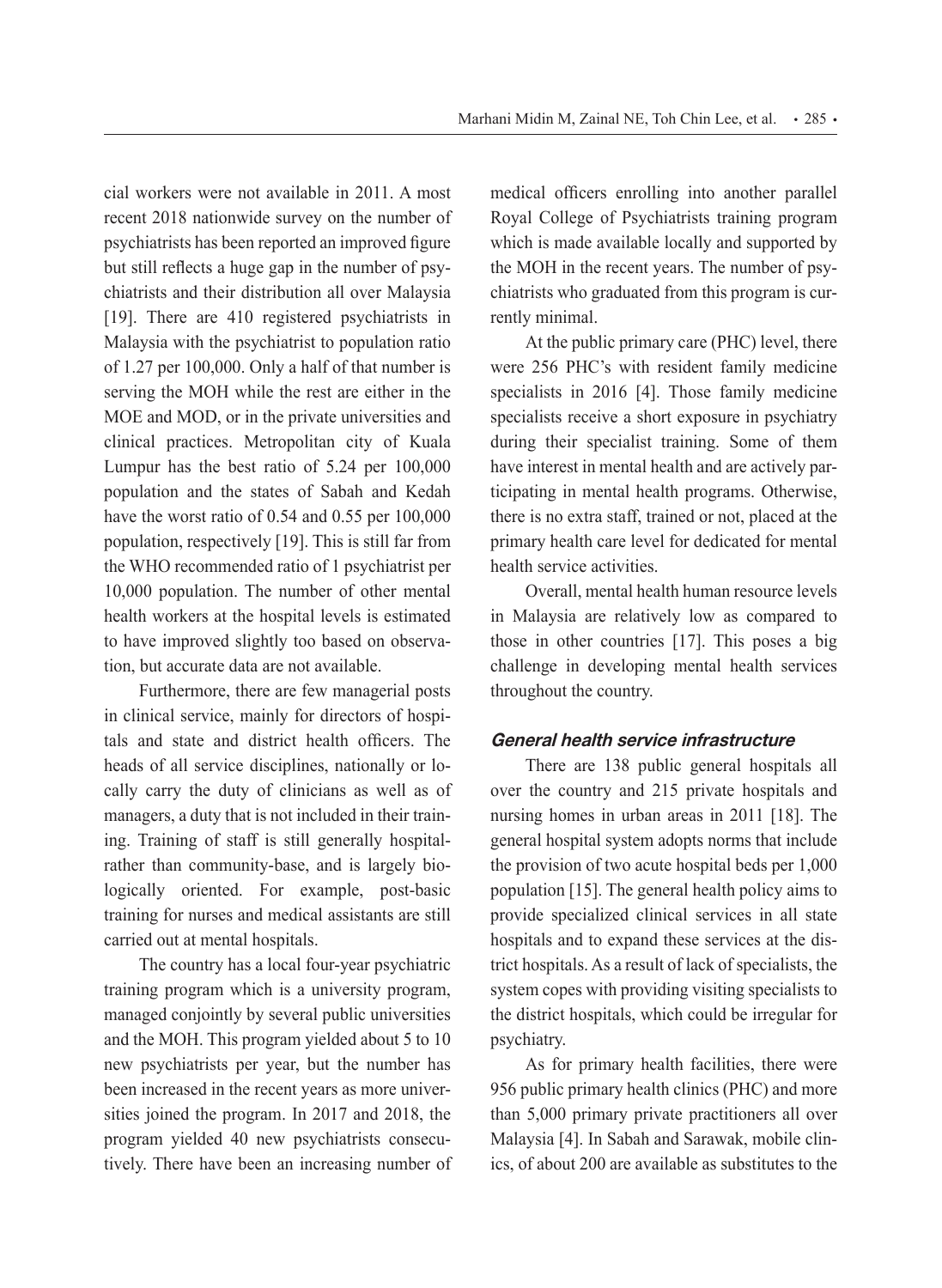less available primary health centres. The doctors and health workers travel by helicopters to provide care in the underserved remote areas of those two states [15].

The primary health service system uses a two-tier system for rural areas – one health center, with a doctor and a dentist serving 15,000 to 20,000 populations. Each health center has in its periphery, four community clinics, each with a community nurse, serving 2,000 to 4,000 populations [15]. The public primary health care covers elements of nutrition, family planning, maternal and child health, basic sanitation, supply of essential drugs, control of endemic diseases, dental care, as well as health education. Community nurses from community clinics provide home treatment for minor ailments [15]. The urban primary health care system consists of numerous private general practitioners with lower number of public health centers [15].

# **Mental Health Service Provision**

Mental health services in Malaysia are still largely based on those inside mental institutions. Efforts have been made to expand services beyond the mental hospitals through decentralization to move services to the general hospitals since 1970's [15], and the incorporation of mental health care into the primary health programs since 1997 [15]. Services currently available in the system can be categorized into three levels  $-$  the mental hospitals, the general hospitals and the primary health centres, as well as specialist services.

## **Mental health services at mental hospitals**

There are four large mental hospitals, one in the north (Padang Hospital Bahagia Ulu Kinta), one in the south (Hospital Permai Johor Bahru) and one each in Sarawak (Hospital Sentosa) and in Sabah (Hospital Mesra Bukit Padang). Each hospital caters for defined population areas according to states. Those hospitals typically provide long-stay inpatient service. The number of admissions in the mental hospitals was initially reduced with the opening of psychiatric services in general hospitals, but the figures have been remaining stable for the past previous 10 years [4]. Transfer of patients from general hospitals was common in the past, but it has dramatically reduced after the expansion of psychiatric services (particularly community psychiatric services) at the general hospitals. Now the mental hospitals are functioned more like a general hospital settings. Those mental hospitals only keep long-stay inpatients who have become too disabled to live in the community. All the mental hospitals are the regional centers for high- and medium- security inpatient and forensic services, however, only 2 of those 4 hospitals have resident forensic psychiatrists.

Those hospitals accommodate the majority of psychiatric beds in the country. Out of 5,367 dedicated inpatient psychiatric beds in the country, 4,240 (79.0%) are in the four mental hospitals. Only 1,127 (21.0%) of those beds are located at the general hospitals. The number of psychiatric beds to population ratio is 2.7 per 10,000 populations, which is relatively low as compared to the ratios in other countries [18]. Those hospitals receive budgets directly from the MOH which is presumably larger than budget for mental health services at other settings. The actual amount of budget dedicated for those hospitals is not available. Even though the country has envisaged to downsize and close those hospitals replacing for community-oriented services, the process may be tricky with risk of losing the existing budget.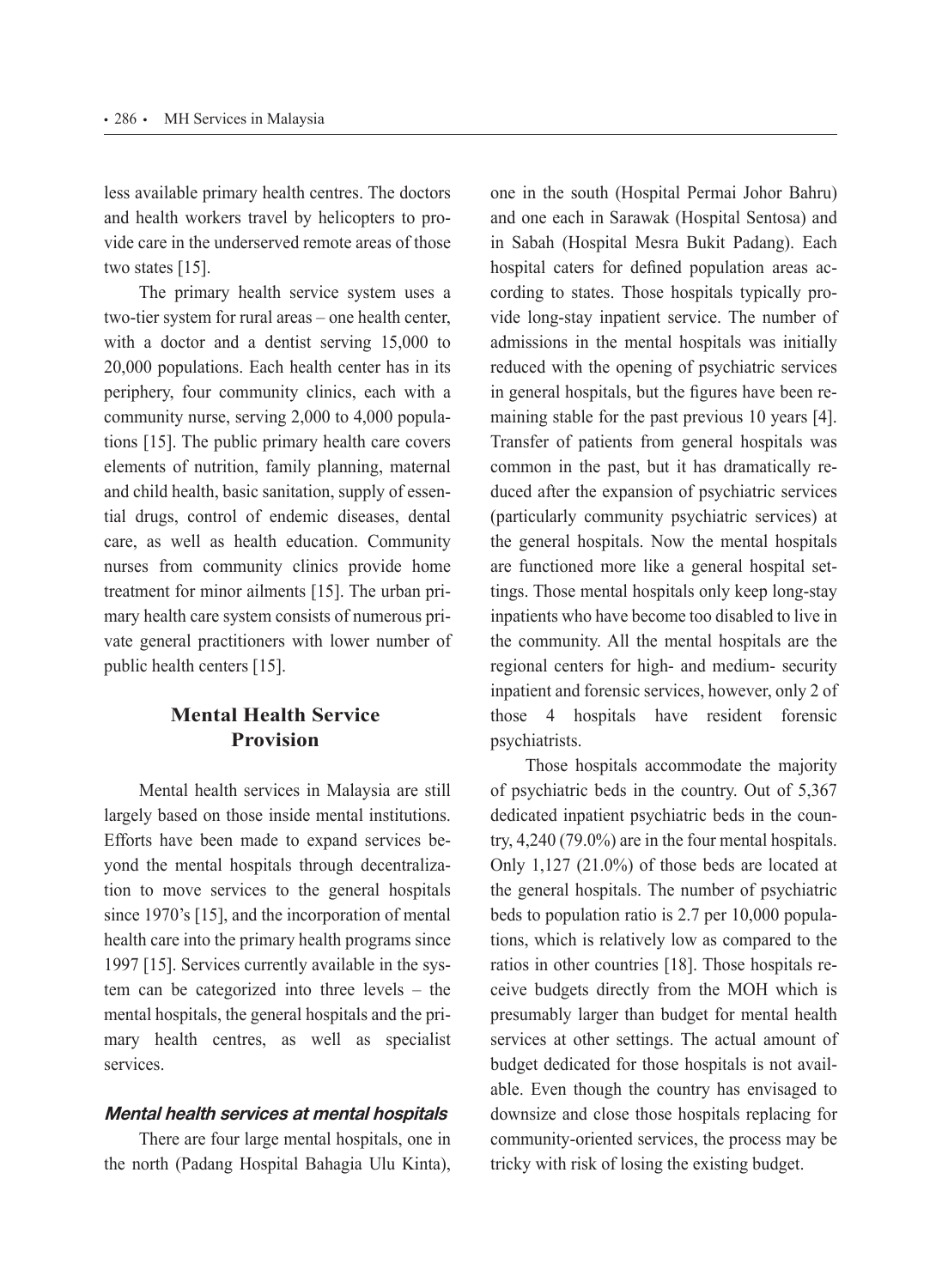## **Mental health services at general hospitals**

Specialized psychiatric services are provided at 49 out of all public general hospitals [18]. The services provide acute inpatient services, services at the emergency departments, consultation-liaison services, planned and unplanned outpatient services, as well as specialized services. Those services are catered for all age groups including the child and adolescents, adults, as well as the elderly patients. In hospitals where specialized services are not present, the patients are managed by general adult psychiatrists. Patients with more complex needs are referred to centers with the specialized services.

Specialized community services – such as crisis intervention, continuing care, family intervention, and psychosocial rehabilitation – are present in several hospitals. In a 2011 report [18], community and rehabilitation services are available at 37 hospitals, including the four mental hospitals, but the comprehensiveness and quality of service may be questioned as there are less than 10 psychiatrists trained in community and rehabilitation in Malaysia. A few successful models exist to deliver integrated mental health services between the hospital-based community psychiatric team with primary health team, and community-based key groups or individuals. Over the recent years, the hospitals have started community mental health centers (CHMC's), 22 in number, operated by the hospital staff but placed outside the hospital compounds. The aim is to improve access to services for the people with severe mental illness. A few CHMC's offer screening for new cases too.

Child and adolescent psychiatric service is another specialized service which is provided in several hospitals. It is still far from enough to cater for the needs of the population needing the service. Similarly, psychiatric services for the elderly are present in a few centers throughout the country. About 25 hospitals provide methadone replacement therapy [18]. A more comprehensive psychiatric services for drug and alcohol abusers are provided in a few hospitals. Liaison psychiatric services are provided in all general hospitals even though the number of liaison psychiatrists is limited. There are a minimal number of neuropsychiatric services. Other specialized services (like transcultural services, services for eating disorders, services for personality disorders, and family therapy), are still not developed yet.

#### **Mental health services in primary care**

Mental health services have been offered in 704 (82%) of all primary health centers (PHCs) in 2002 [20]. Those services include mental health promotion, early detection, and treatment of common mental disorders. Twenty-three clinics were chosen to carry out a pilot project to deliver these services for the severely ill patients, which include follow-up of stable patients, outreach care of those who drop out from care, family intervention, and psychosocial rehabilitation at the primary care settings. Day facilities for rehabilitation activities were built at these sites. To this date, this pilot project has survived in several PHCs where there is a strong presence of psychiatrist from the nearby hospital, and good working relationship with the resident in family medicine services.

Over the years, the PHCs have focussed more on mental health screening among adolescents attending school and attendees of PHCs. This program is packaged with interventional activities by different levels of staffs including referrals to psychiatrists when indicated. The program has yielded positive outcomes and warrants expansion to the entire country [4].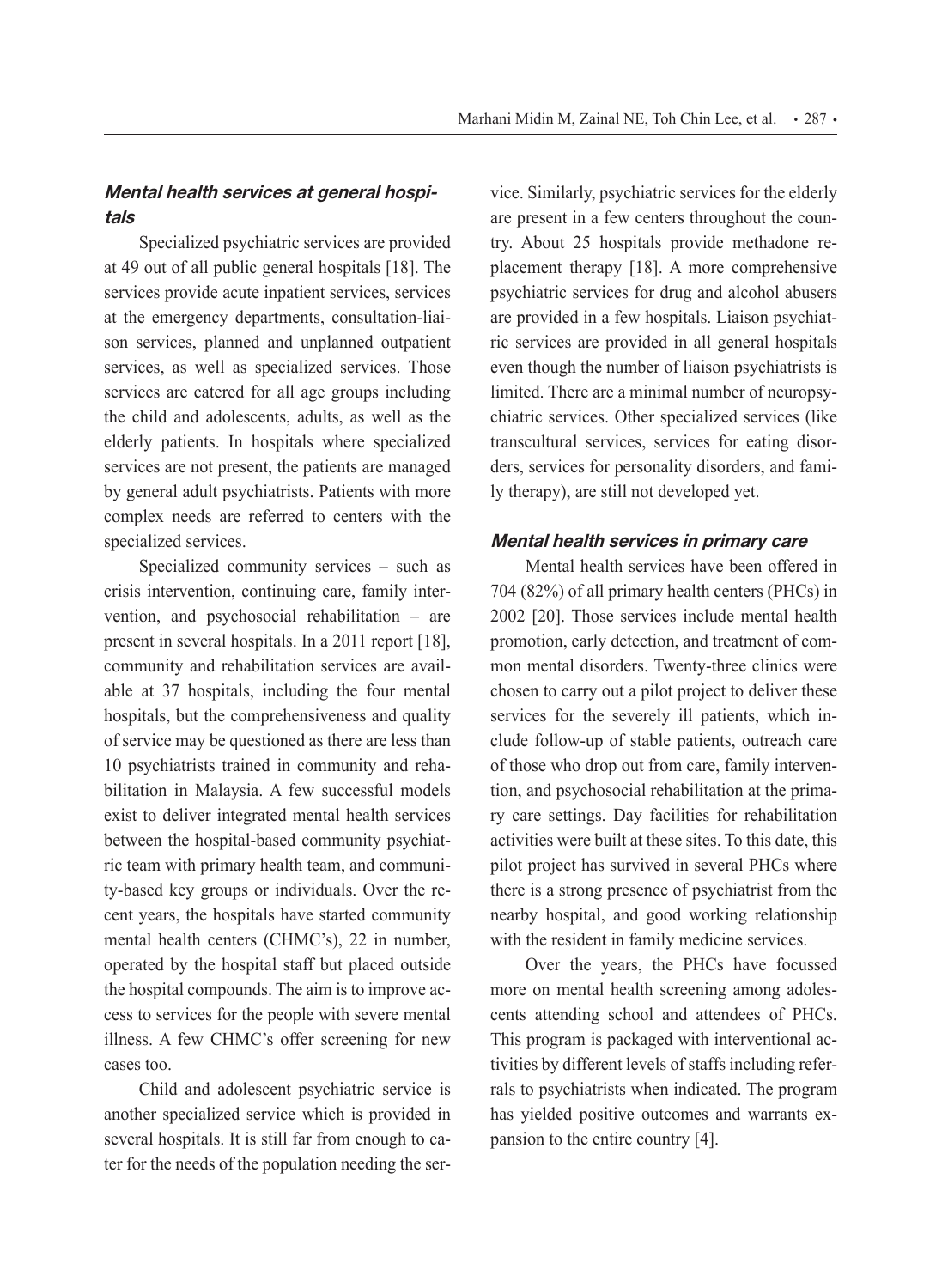# **A Future Way in Mental Health Service Development**

## **Mission**

The mission as stated in the mental health policy documents is to provide integrated, comprehensive locally based, accessible, equitable, community-oriented services with multisectoral collaboration and community participation. This mission is clear to promote further development in the right direction. But the mission is more in the form of documents and not known to and shared by many mental health stakeholders. This mission should be revisited and used as an important guide in planning further development at the central and all local levels.

## **Objectives**

The best to happen is if there is a big change in the mental health service system that would place mental health in a separate governance with a much bigger secure budget to finance all the biopsychosocial services needed by people with mental illness. The facilities providing the comprehensive services can be health and nonhealth as well as governmental or non-governmental agencies. This would totally change the approach in the planning of further development in mental health services. Alternatively, mental health policy makers and the service planning team have to work hard in building collaboration and linkages with all relevant agencies to ensure the diverse needs of consumers are catered for. Based on the current contextual background without change in the system and securement of bigger budget, realistic objectives for Malaysia will be as following:

## **Short-term objectives (next 5 years)**

- To plan and carry out pilot projects to develop integrated mix of community-and hospitalbased mental health services in as many localities. In this model, all localities should have a comprehensive services and care ranging from the most basic to the most specialized services. Priority should be given to large urban areas where the needs for services are higher.
- To incorporate the transfer of services from the mental institutions to the developing community services.

## **Long-term aims (next 20 years)**

- To achieve comprehensive community-oriented mental health services in all local areas.
- To complete the re-provision of mental health services from the mental institutions to the community.

## **The planning process**

There is a need for a national planning team led by a psychiatrist and all the mental health stakeholders as committee members. This team needs to review and update the policy and legislative framework, to coordinate the planning of local community services development alongside with the transfer of services from the mental institutions, to negotiate for the construction and maintenance of facilities and allocate adequate resources for local services, to develop service guidelines, and to give information system that monitors and evaluates development of services in local areas to inform further service planning.

Local planning teams need to be formed. This has to be initiated by local psychiatrists with guidance from the national team. These teams will be responsible for the planning and delivery of services in local areas. Members of a local team will be the psychiatrist, district officer, district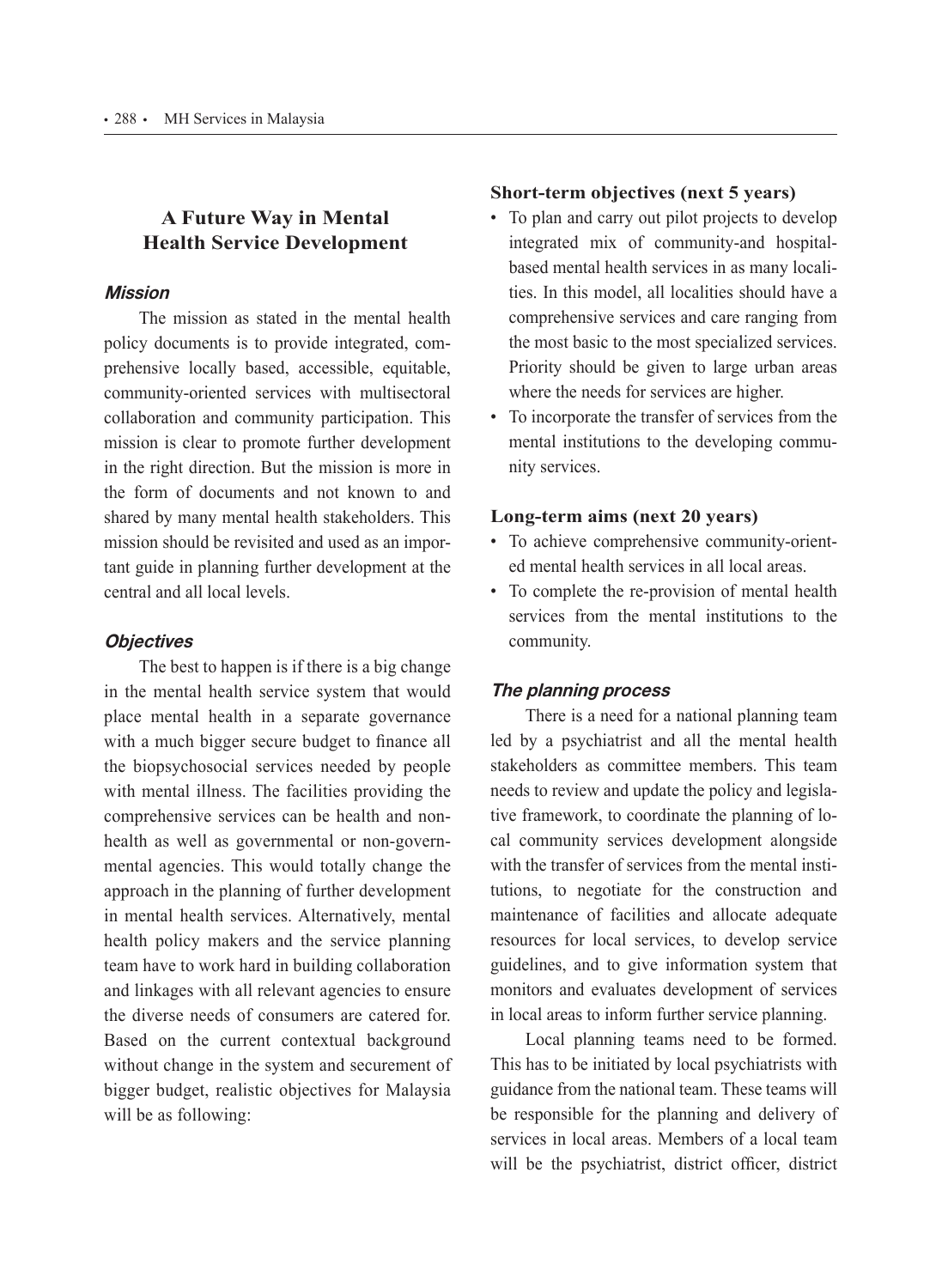health officer, district hospital director, district social officer, family medicine specialists, as well as representatives from local non-governmental organisations, village/community leaders, consumers and carers. Smaller planning teams will need to be formed for the planning of the development of service components and of information system.

# **The Features of Developing Service Model**

Mental health services should be planned and developed so that they are locally based with a different range of services present in any locality and the scarcer services present at least at regional (covering several states). This involves the creation of the missing service components particularly residential and non-residential rehabilitation services at those localities and simultaneous transfer of services from the regional mental institution to the developing community services. Treatment and care will be user-focused, which involves the assessments of users' needs for service. One service catchment area may include one or more districts that cover a defined population. Highly dense Kuala Lumpur area may have to be further divided into several local areas, which may share same acute in-patient units.

The local service system needs to be viewed and developed as one complex system that requires emphasis on the development of links between different services rather than just on the service components. To achieve locally based integrated systems is important between all three levels (primary, secondary and tertiary) within the health system, and non-health organisations (such as social welfare, housing, local authority, nongovernmental organisations, volunteer groups, consumers/carers, and the community). Priority is

given to the provision of basic services and later aims to achieve comprehensiveness of services as the services grow. Reprovision of services from the mental institutions is done in phases, hand in hand with the development of alternative services in the community.

Specialist services, which are currently growing e.g. child and adolescent services, services for the elderly, and forensic services, are provided at least at a regional level with clear coverage on the number of populations. Other specialist services, which are currently unavailable e.g. transcultural services, family therapy, neuropsychiatric services, are provided at the national level which can focus on regular training of local teams.

Services and care cover all spectrums of interventions from prevention, treatment to maintenance and rehabilitation, with the priority given to the care of people with severe chronic mental disorders. Empowerment of people to contribute to the delivery of services becomes a main feature. Programs on mental health promotion and prevention of mental illness that have been carried out at the national level should be further enriched by mainstreaming them into the current anchor programs e.g. integrating mental health issues in school curriculum, in the working organisations, programs for the elderly, programmes for the disaster traumatized groups, programmes for women and programmes for abused children. This could be achieved through empowerment of respected leaders in those areas with less direct involvement by the health system or the currently building mental health advocacy groups among the caregivers and consumers. The new service system should adopt the message of "mental health is everybody's business" in facilitating partnership with the NGO's and other agencies.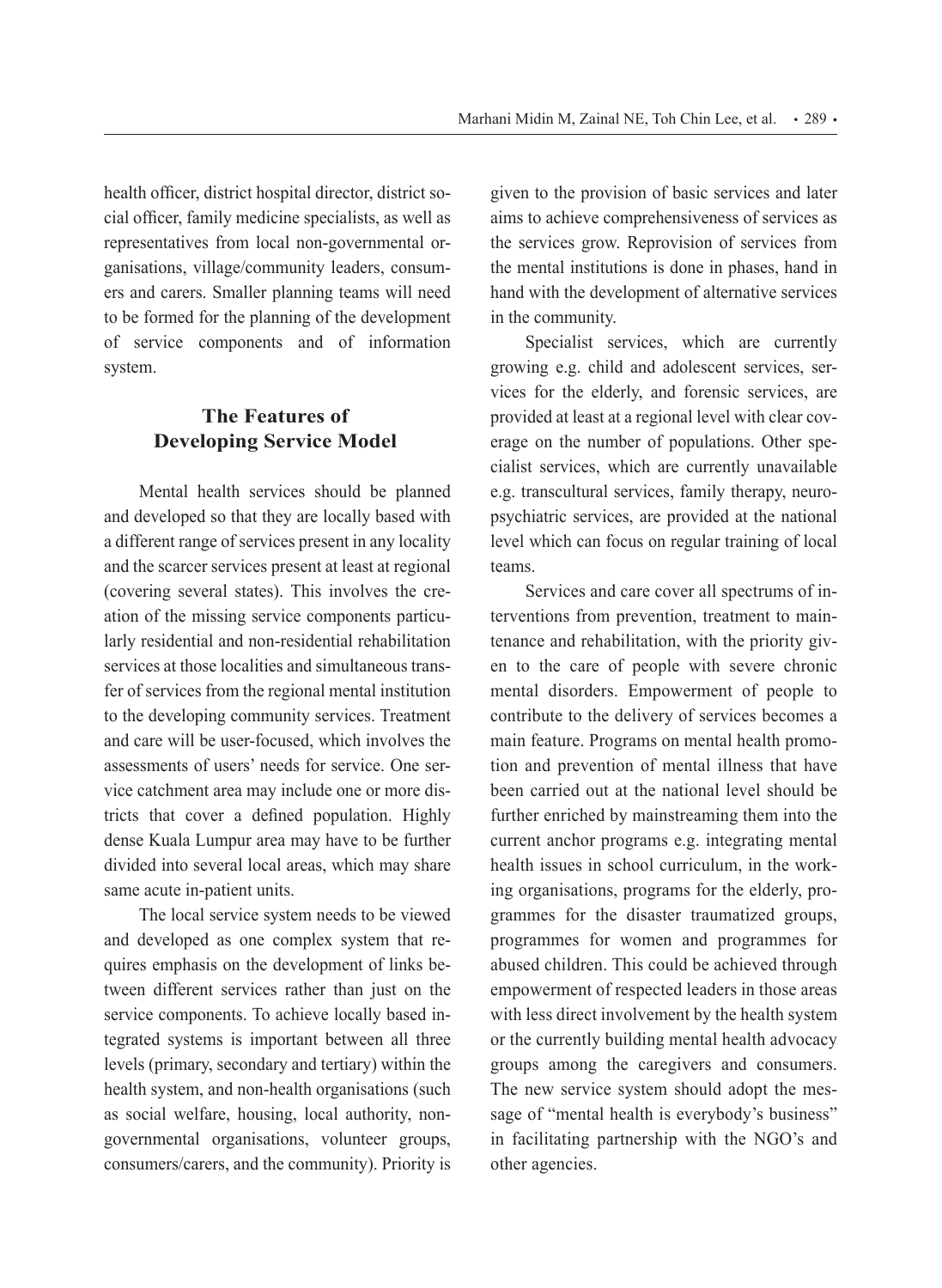Treatment and rehabilitation for the mentally ills will be the core business of the health system at local levels. Treatment of common mental disorders, follow-up of stable chronic mental disorders, local illness prevention activities and public education, are carried out at primary health level. The specialized and specialist units at hospital level will focus on treatment and rehabilitation of the more severe and more disabled patients. Case management approach is adopted for the care of those with severe chronic disorders by a multidisciplinary team.

## **New Service Components of the Developing Service Model**

# **Illness prevention activities and public education**

Illness prevention activities of different levels and public education are carried out through mainstream programs at workplaces, schools and other community organizations targeting the atrisk groups e.g. women, adolescents, the elderly, and the general public. These can be done by the local mental health advocacy groups in collaboration with local organizations, community leaders, traditional healers, community health nurses, and other community workers. Empowerment and support (financial and training) as well as monitoring of standards from the mental health system would be an important feature.

## **Primary mental health services**

Mental health services at public primary health facilities will form an integral part of the whole mental health services system in Malaysia, as they have gradually taken place now. The main areas that need to be improved to ensure good service delivery are the human resource level and the working links with the specialized services. There

should be a multidisciplinary primary mental health team formed for each PHC providing the services, which consist of a psychiatrist, a family medicine specialist/medical officer, designated community psychiatric nurse, occupational therapist, medical social officer, primary care staff, and local community organizations, volunteers and consumers/carers. This team will have to conduct regular meetings to plan for service development monitor service delivery.

The PHC mental health services should target screening and interventions for common mental disorders and stable chronic mental disorders. The family medicine specialist, medical officer or nurse/medical assistant will carry out these tasks at the primary health clinics depending on the illness and need complexity of the patients. Appropriate patients needing higher levels of care should be referred to the specialized services at the general hospital level and vice versa, stable clients from the latter are referred to the former, both through consultation meeting between the specialised and primary care staff. These are targeted for stable chronic clients who drop out from care and clients from the specialized services who needs lower level of care. The primary care nurses gradually take over these tasks from psychiatric community nurses as they gain the knowledge and skills. It may involve the community nurse clinic level in engaging patients and delivering simple treatment and care. The responsibility of ensuring good service falls on the multidisciplinary primary mental health team.

# **Specialised community mental health services**

The expansion of CMHCs should be a main feature of mental health services, which should be built as near as the patients' homes that provides a range of clinical services including outpa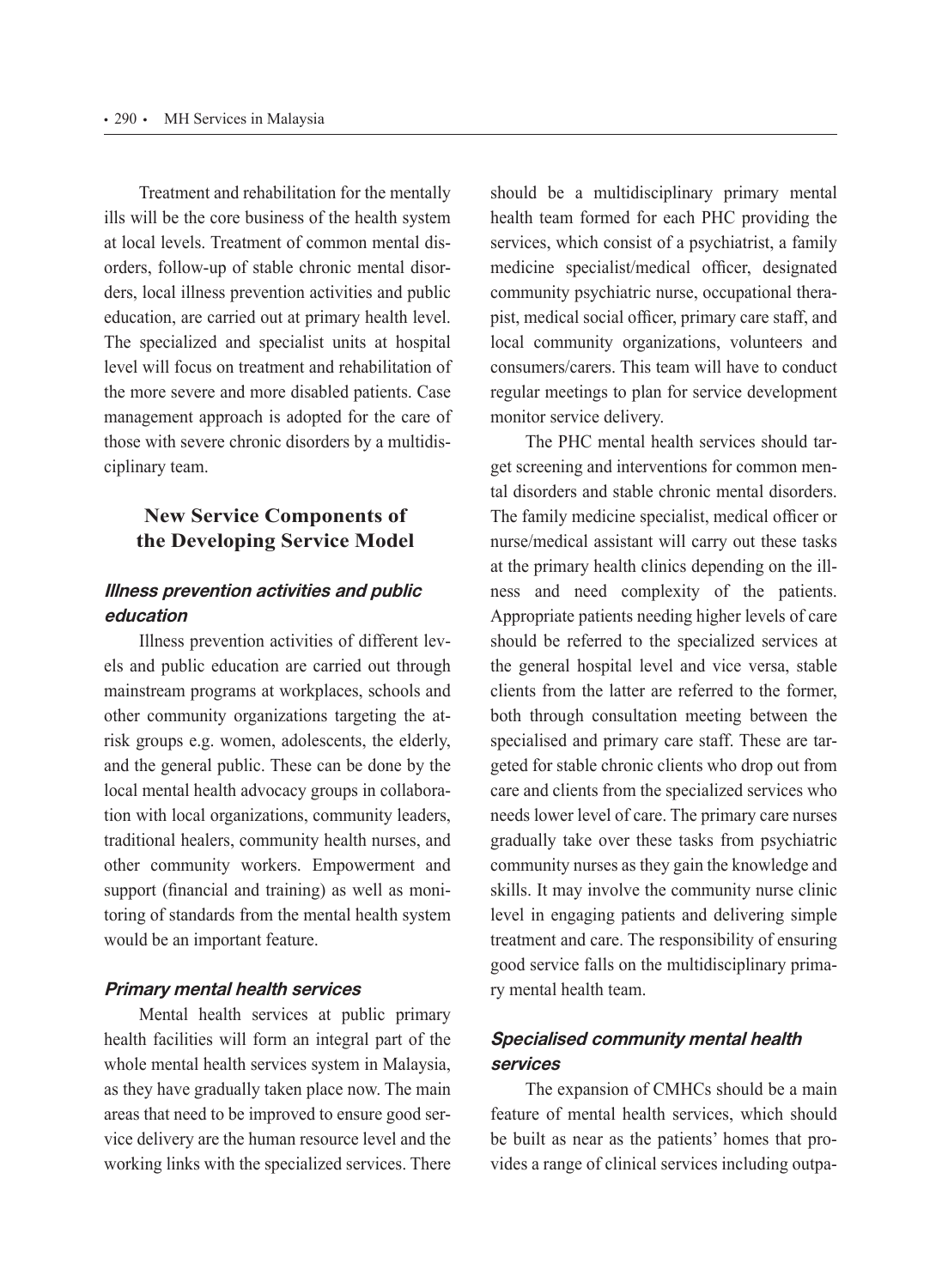tient service, assertive community treatment, a range of rehabilitation activities and possibly acute home treatment. Services at the CMHC can replace the current hospital-based community mental health services. With the CMHC being the base for the community mental health team instead of the hospital, the service will have the advantage of providing more equal service, better chances of linkages with community resources, while maintaining the specialised identity of the services. This process will need a totally separate funding and manpower, not pinching on the hospital mental health budget and manpower. There is an urgent need for such services to be developed in highly dense areas like Kuala Lumpur, where there are not many public primary centers available. Services at the CMHC's should be more mobile and have better links with primary services and community programmes. Some designated staff will be part of the primary mental health team, residential and non-residential planning team, supported employment team and information planning team.

# **Specialized hospital-based mental health services**

With the CMHC's being the main feature of the mental health services, acute inpatients services at the hospitals can be targeted for the highrisk clients only. A safe padded room should be created to nurse clients with very high risk, one at a time. Specialized out-patient clinics currently running at the hospital level can cater to the more difficult patients and specific groups of clients needing more specialized services eg. child and adolescent, the elderly, addiction, dual diagnoses, eating disorder and clients with medical co-morbidities

Medium/high security in-patient and forensic services which are currently being provided at the mental institutions could be maintained as regional centres. Smaller parts of mental hospitals can be maintained to provide regional residential rehabilitation services and extended care units for those who are not fit to live in the community.

One centre should be targeted for other specialist services like neuropsychiatric services, trans-cultural services, services for eating disorders, services for personality disorders, family therapy as a tertiary referral centre and to provide secondary and tertiary consultation services to the other services.

## **Residential and non-residential rehabilitation services**

The need for the residential medium and long-term accommodation with different levels of support will have to be planned based on needs assessment on the service users, taking into consideration of the number and the needs of clients going to be co-located from the mental institutions. These may include 24-hours staffed homes, hostel facilities with lower levels of support as medium/long-stay residential alternatives, a shortstay respite care or long-term-flat/houses for the more socially independent clients or short-term foster homes.

The planning for these services needs to be done in collaboration with the representatives from the mental hospitals, local government authority, local social welfare department, non-governmental organizations, community leaders and the local community. It involves education program for the community in the form of forum or workshop to expose them to the needs of the mentally ill clients and subsequently facilitate their understanding and acceptability of these services in their community as well as creating alliance to the future services. This is particularly important, as these services are totally new in Malaysia. It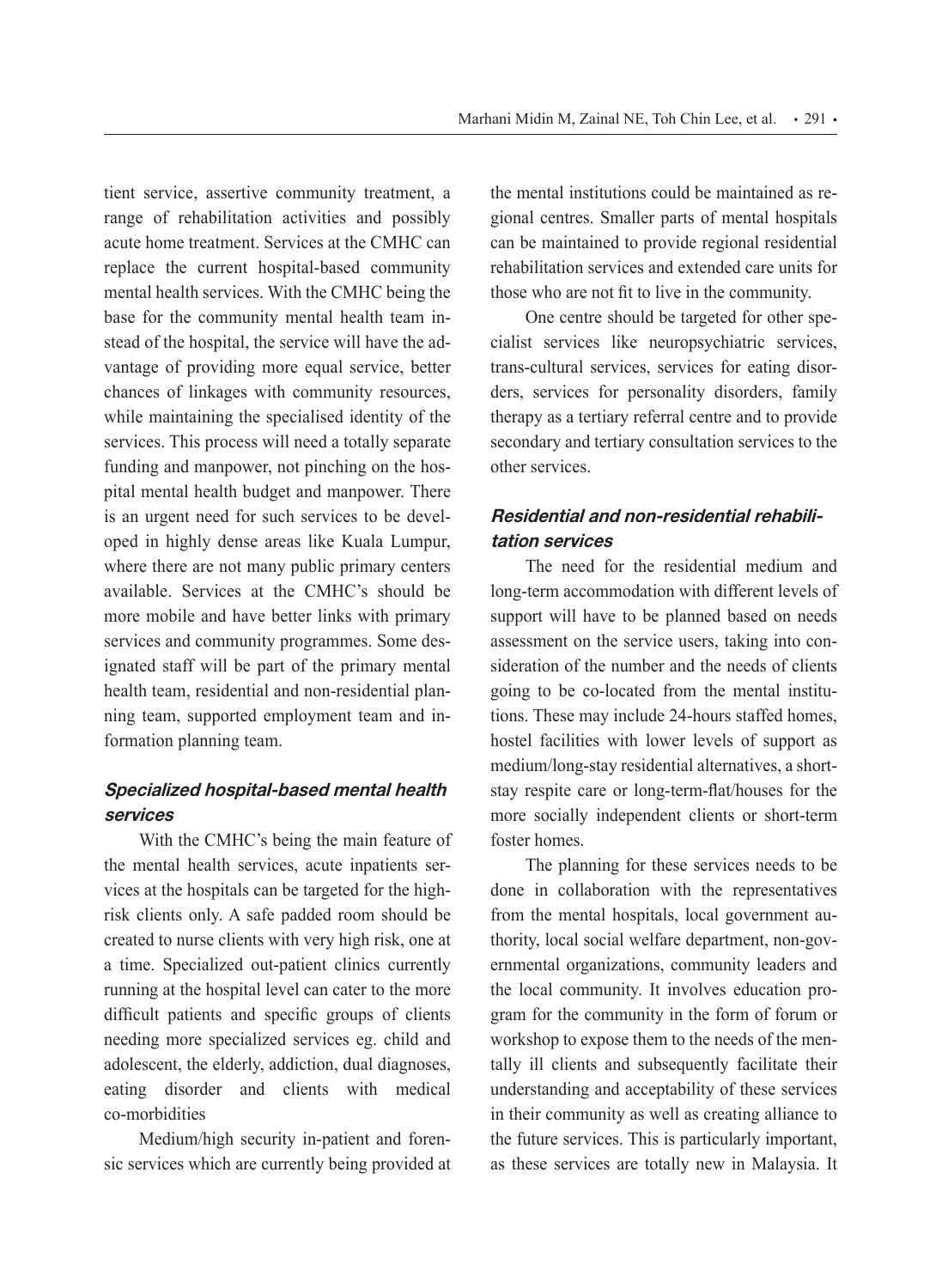would be better that conflicts among all relevant parties be resolved before service implementation.

## **Conclusion**

Mental health services have undergone changes all over the world away from the traditional custodial care in mental institutions towards more effective community-oriented mental health services. This is also the direction of change in the Malaysian setting. In fact, much have been achieved in the past, and are being achieved everyday now, but much more need to be achieved in the future in a better coordinated manner.

Useful examples and approaches from the international perspectives on how to go about making further progress in service development are abundance in quantity and quality, all need careful interpretations in their application to the Malaysian setting. It requires consideration of economical, political, socio-cultural and the current situation of the mental health service system.

The future mental health service model for Malaysia will be more community-oriented with expansion services at the primary health level, where the physical infrastructure is in place and support from the higher health authorities is available. This is besides strengthening the secondary service component at the CHMCs and tertiary service components at the hospitals. Therefore, the need to plan service development through local catchment areas is there, even though, it may take a long time for each local area to develop comprehensive services.

In essence, Malaysia can improve its mental health service delivery away from the institution style towards community-oriented services with a clear roadmap and with changes planned and

achieved in smaller scales to arrive at the completion of the jigsaw puzzle.

## **Acknowledgement**

All authors declare no conflicts of interest in writing this report.

## **References**

- 1. Department of Statistics: *Population: Malaysian Current Population Estimates 2018*. Kuala Lumpur, Malaysia: Department of Statistics, Malaysia, 2018: 3.
- 2. Aris T, Mohd Yusoff MF, Abd Ghani AA, et al. (eds): *National Health Morbidity Survey 2015: Noncommunicable Diseases, Risk Factors, and Other Health Problems Volume II*. Kuala Lumpur, Malaysia: Institute for Public Health, Ministry of Health, Malaysia, 2015: 184-9.
- 3. Aris T, Mohd Yusoff MF, Abd Ghani AA, et al. (eds): *National Health Morbidity Survey 2015: Noncommunicable Diseases, Risk Factors, and Other Health Problems Volume II*. Kuala Lumpur, Malaysia: Institute for Public Health Ministry of Health, Malaysia, 2015: 190-205.
- 4. *Malaysian Healthcare Performance Unit, Malaysian Mental Healthcare Performance: Technical report 2016*. Putrajaya, Malaysia: Ministry of Health, Malaysia, 2016: 1-67.
- 5. Kaur G, Kaur J, Odhayakumar N, et al. (eds): *National Health Morbidity Survey 2011: Non-Communicable Diseases, Risk Factors, and Other Health Problems Volume II*. Kuala Lumpur, Malaysia: Institute for Public Health, Ministry of Health, Malaysia, 2011.
- 6. World Health Organization: *Mental Health Atlas 2011*. Geneva, Switzerland: Department of Mental Health and Substance Abuse, World Health Organization 2011.
- 7. Ramli H, Ohn K, Kasmini K, Hassan S, Krishnaswamy S, Hassan S: A prevalence survey of